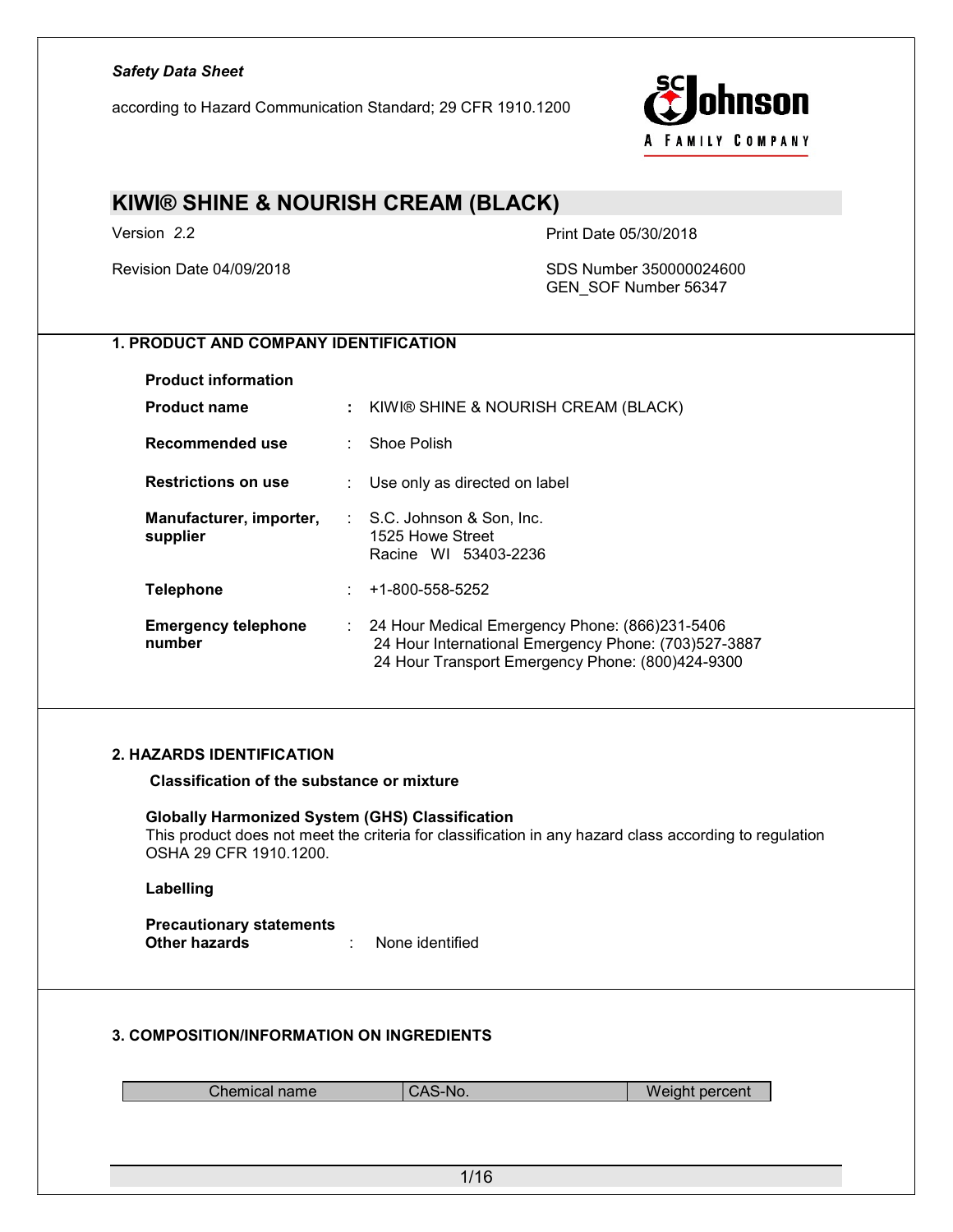according to Hazard Communication Standard; 29 CFR 1910.1200



### KIWI® SHINE & NOURISH CREAM (BLACK)

Version 2.2 **Print Date 05/30/2018** 

#### Revision Date 04/09/2018 SDS Number 350000024600 GEN\_SOF Number 56347

| Carbon black                      | 1333-86-4      | $1.00 - 5.00$ |
|-----------------------------------|----------------|---------------|
| Diethylene glycol monoethyl ether | 111-90-0       | $1.00 - 5.00$ |
| N.N DIMETHYLETHANOLAMIDE          | $108 - 01 - 0$ | $0.10 - 1.00$ |
| Ethoxylated Isotridecyl Alcohol   | 9043-30-5      | $0.10 - 1.00$ |
| Alcohols, coco, ethoxylated       | 61791-13-7     | $0.10 - 1.00$ |

The specific chemical identity and/or exact percentage (concentration) of this composition has been withheld as a trade secret.

For additional information on product ingredients, see www.whatsinsidescjohnson.com.

#### 4. FIRST AID MEASURES

#### Description of first aid measures

| Eye contact         | : No special requirements  |
|---------------------|----------------------------|
| <b>Skin contact</b> | : No special requirements  |
| Inhalation          | : No special requirements. |
| Ingestion           | No special requirements    |

#### Most important symptoms and effects, both acute and delayed

| Eyes        | : No adverse effects expected when used as directed. |
|-------------|------------------------------------------------------|
| Skin effect | : No adverse effects expected when used as directed. |
| Inhalation  | : No adverse effects expected when used as directed. |
| Ingestion   | : No adverse effects expected when used as directed. |

#### Indication of any immediate medical attention and special treatment needed

See Description of first aid measures unless otherwise stated.

### 5. FIREFIGHTING MEASURES

Suitable extinguishing : Use water spray, alcohol-resistant foam, dry chemical or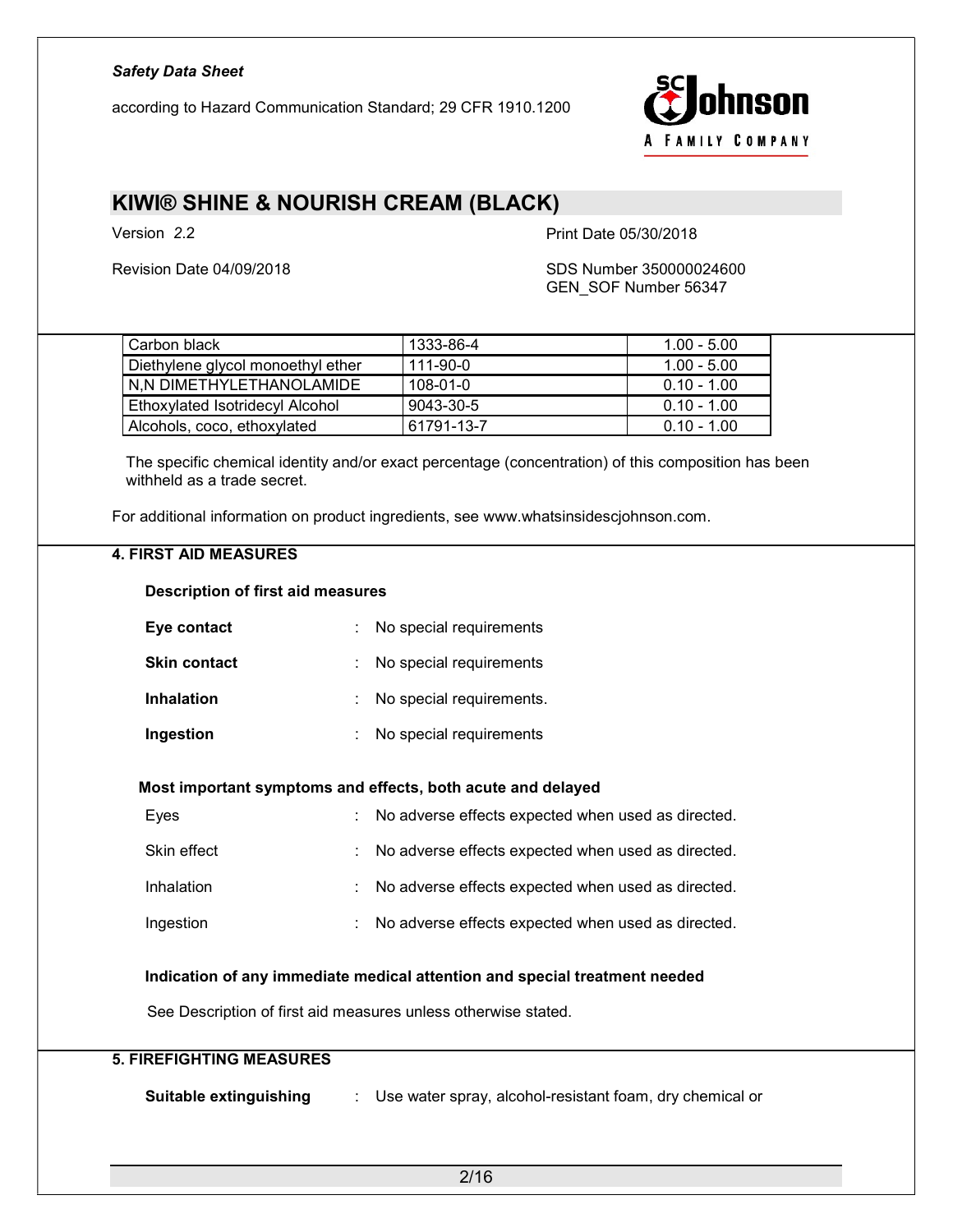according to Hazard Communication Standard; 29 CFR 1910.1200



| Version 2.2                                                                                                                                                                                                                          |                                      | Print Date 05/30/2018                                                                                                            |
|--------------------------------------------------------------------------------------------------------------------------------------------------------------------------------------------------------------------------------------|--------------------------------------|----------------------------------------------------------------------------------------------------------------------------------|
| Revision Date 04/09/2018                                                                                                                                                                                                             |                                      | SDS Number 350000024600<br>GEN_SOF Number 56347                                                                                  |
| media                                                                                                                                                                                                                                | carbon dioxide.                      |                                                                                                                                  |
| <b>Specific hazards during</b><br>firefighting                                                                                                                                                                                       |                                      | Container may melt and leak in heat of fire.                                                                                     |
| <b>Further information</b><br>Fight fire with normal precautions from a reasonable distance.<br>Standard procedure for chemical fires. Wear full protective<br>clothing and positive pressure self-contained breathing<br>apparatus. |                                      |                                                                                                                                  |
| <b>6. ACCIDENTAL RELEASE MEASURES</b>                                                                                                                                                                                                |                                      |                                                                                                                                  |
| <b>Personal precautions</b>                                                                                                                                                                                                          |                                      | Wash thoroughly after handling.                                                                                                  |
| <b>Environmental</b><br>precautions                                                                                                                                                                                                  |                                      | Outside of normal use, avoid release to the environment.                                                                         |
| <b>Methods and materials</b><br>for containment and<br>cleaning up                                                                                                                                                                   | Dike large spills.<br>$\mathbb{Z}^n$ | Clean residue from spill site.                                                                                                   |
| 7. HANDLING AND STORAGE                                                                                                                                                                                                              |                                      |                                                                                                                                  |
| <b>Handling</b>                                                                                                                                                                                                                      |                                      |                                                                                                                                  |
| <b>Precautions for safe</b><br>handling                                                                                                                                                                                              |                                      | Avoid contact with skin, eyes and clothing.<br>For personal protection see section 8.<br>KEEP OUT OF REACH OF CHILDREN AND PETS. |
| <b>Advice on protection</b><br>against fire and explosion                                                                                                                                                                            |                                      | Normal measures for preventive fire protection.                                                                                  |
|                                                                                                                                                                                                                                      |                                      |                                                                                                                                  |
|                                                                                                                                                                                                                                      |                                      |                                                                                                                                  |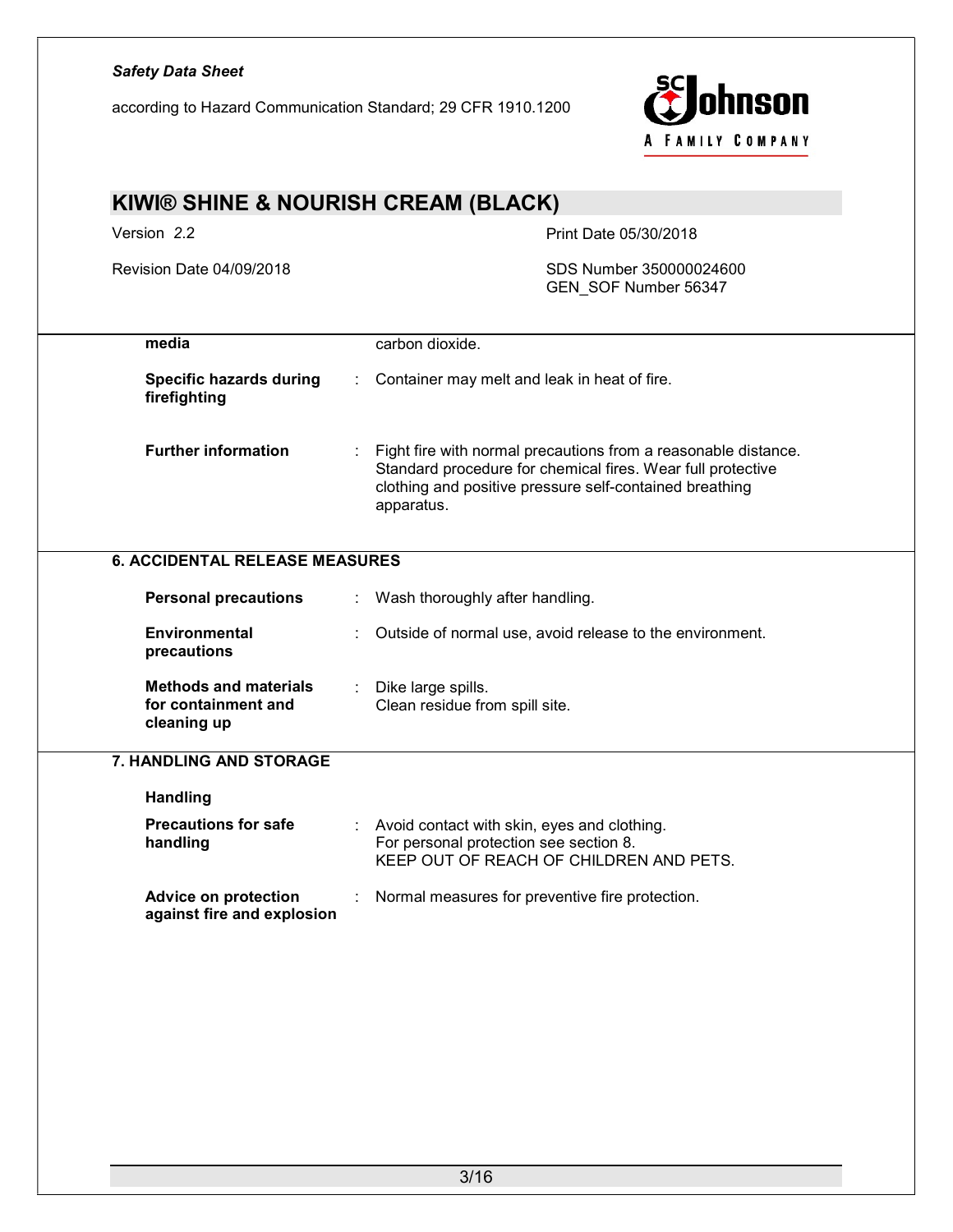according to Hazard Communication Standard; 29 CFR 1910.1200



### KIWI® SHINE & NOURISH CREAM (BLACK)

Version 2.2 Print Date 05/30/2018

#### Revision Date 04/09/2018 SDS Number 350000024600 GEN\_SOF Number 56347

### 8. EXPOSURE CONTROLS/PERSONAL PROTECTION

#### Occupational Exposure Limits

| Components   | CAS-No.   | mg/m3              | ppm | Non-<br>standard<br>units | <b>Basis</b>               |
|--------------|-----------|--------------------|-----|---------------------------|----------------------------|
| Carbon black | 1333-86-4 | $3.5 \text{ mg/m}$ |     |                           | <b>OSHA TWA</b>            |
| Carbon black | 1333-86-4 | $3$ mg/m $3$       | -   |                           | <b>ACGIH</b><br><b>TWA</b> |

#### Personal protective equipment

| <b>Respiratory protection</b> | ÷. | No special requirements.                                                                                  |
|-------------------------------|----|-----------------------------------------------------------------------------------------------------------|
| <b>Hand protection</b>        | ÷. | No special requirements.                                                                                  |
| Eye protection                |    | No special requirements.                                                                                  |
| Skin and body protection      |    | No special requirements.                                                                                  |
| <b>Hygiene measures</b>       | ÷  | Handle in accordance with good industrial hygiene and safety<br>practice. Wash thoroughly after handling. |

#### 9. PHYSICAL AND CHEMICAL PROPERTIES

| Form                   | ÷<br>cream                                  |  |
|------------------------|---------------------------------------------|--|
| Color                  | black<br>t                                  |  |
| <b>Odour</b>           | floral<br>t                                 |  |
| <b>Odour Threshold</b> | : Test not applicable for this product type |  |
| рH                     | $: 7.5 - 8.5$                               |  |
|                        |                                             |  |

at (25 °C)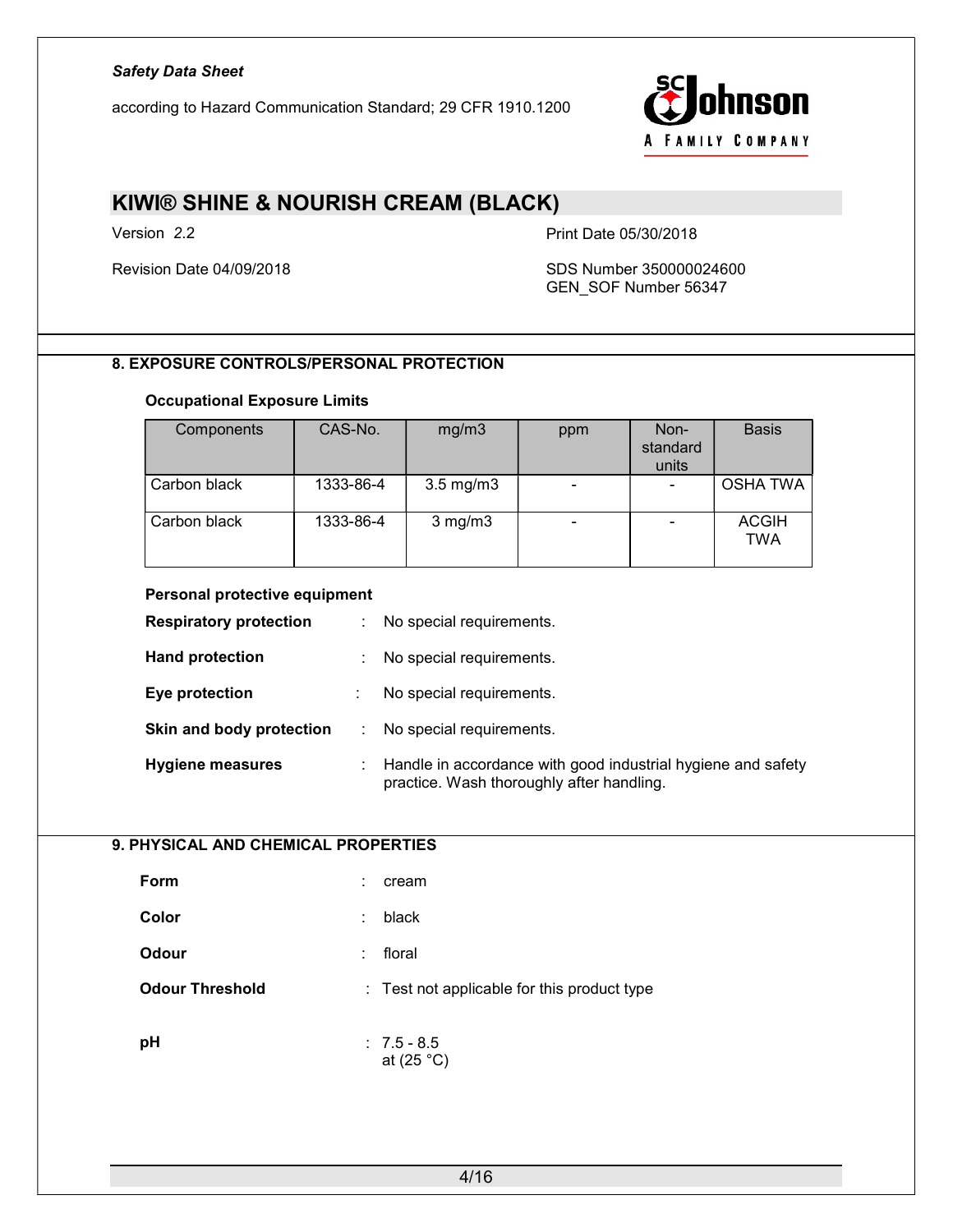according to Hazard Communication Standard; 29 CFR 1910.1200



# KIWI® SHINE & NOURISH CREAM (BLACK)

Version 2.2 **Print Date 05/30/2018** 

Revision Date 04/09/2018 SDS Number 350000024600 GEN\_SOF Number 56347

|                    | Melting point/freezing point               | : Test not applicable for this product type                             |
|--------------------|--------------------------------------------|-------------------------------------------------------------------------|
| boiling range      | Initial boiling point and                  | : Test not applicable for this product type                             |
| <b>Flash point</b> |                                            | $:$ > 96 °C<br>> 204.8 °F<br>Method: ISO 3679                           |
|                    | <b>Evaporation rate</b>                    | : Test not applicable for this product type                             |
|                    | Flammability (solid, gas)                  | : The product is not flammable.                                         |
|                    | explosive limits                           | Upper/lower flammability or : Test not applicable for this product type |
|                    | Vapour pressure                            | : Test not applicable for this product type                             |
|                    | <b>Vapour density</b>                      | : Test not applicable for this product type                             |
|                    | <b>Relative density</b>                    | : $1.0 - 1.02$ g/cm3 at 25 °C                                           |
|                    | Solubility(ies)                            | : partly miscible                                                       |
|                    | Partition coefficient: n-<br>octanol/water | : Test not applicable for this product type                             |
|                    | <b>Auto-ignition temperature</b>           | : does not ignite                                                       |
|                    | <b>Decomposition temperature</b>           | : Test not applicable for this product type                             |
|                    | Viscosity, dynamic                         | $: 16,000 - 21,000$ mPa.s<br>at 25 $^{\circ}$ C                         |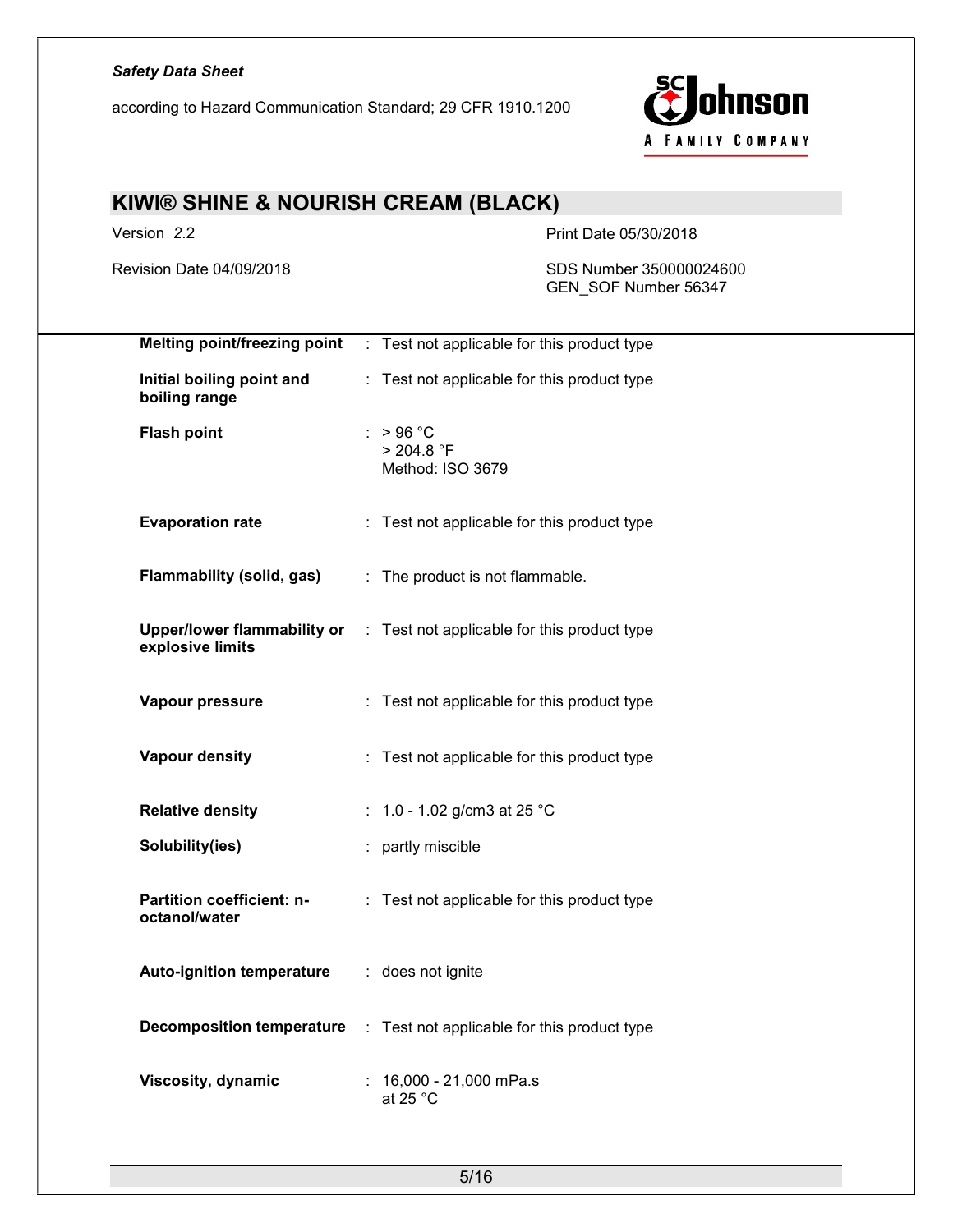according to Hazard Communication Standard; 29 CFR 1910.1200



| KIWI® SHINE & NOURISH CREAM (BLACK)                               |                                                                                                                     |  |  |
|-------------------------------------------------------------------|---------------------------------------------------------------------------------------------------------------------|--|--|
| Version 2.2                                                       | Print Date 05/30/2018                                                                                               |  |  |
| Revision Date 04/09/2018                                          | SDS Number 350000024600<br>GEN_SOF Number 56347                                                                     |  |  |
| <b>Viscosity, kinematic</b>                                       | : Test not applicable for this product type                                                                         |  |  |
| <b>Oxidizing properties</b>                                       | : Test not applicable for this product type                                                                         |  |  |
| <b>Volatile Organic</b><br><b>Compounds</b><br>Total VOC (wt. %)* | 4.8 % - additional exemptions may apply<br>*as defined by US Federal and State Consumer Product<br>Regulations      |  |  |
| <b>Other information</b>                                          | : None identified                                                                                                   |  |  |
| <b>10. STABILITY AND REACTIVITY</b>                               |                                                                                                                     |  |  |
| <b>Reactivity</b>                                                 | No dangerous reaction known under conditions of normal use.                                                         |  |  |
| <b>Chemical stability</b>                                         | : Stable under recommended storage conditions.                                                                      |  |  |
| <b>Possibility of hazardous</b><br>reactions                      | If accidental mixing occurs and toxic gas is formed, exit area<br>immediately. Do not return until well ventilated. |  |  |
| <b>Conditions to avoid</b>                                        | Direct sources of heat.<br>÷                                                                                        |  |  |
| Incompatible materials                                            | Do not mix with bleach or any other household cleaners.<br>Strong bases                                             |  |  |
| <b>Hazardous decomposition</b><br>products                        | Thermal decomposition can lead to release of irritating gases<br>and vapours.                                       |  |  |
| <b>11. TOXICOLOGICAL INFORMATION</b>                              |                                                                                                                     |  |  |
| <b>Acute oral toxicity</b><br><b>Acute inhalation toxicity</b>    | > 5000 mg/kg<br>LD50<br>$\mathbb{R}^{n+1}$<br>$LC50 > 10$ mg/L                                                      |  |  |
|                                                                   |                                                                                                                     |  |  |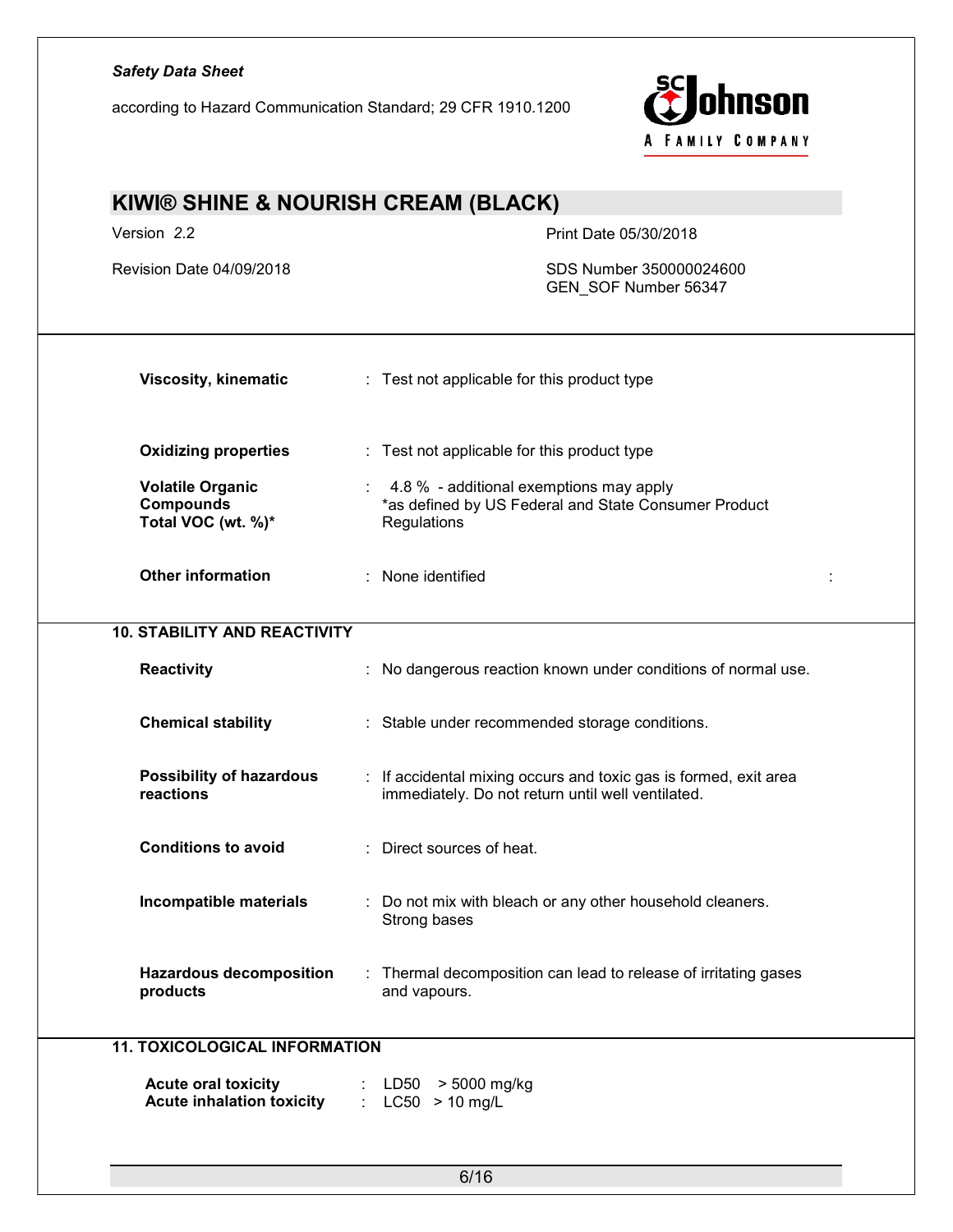according to Hazard Communication Standard; 29 CFR 1910.1200



### KIWI® SHINE & NOURISH CREAM (BLACK)

Version 2.2 Print Date 05/30/2018

Revision Date 04/09/2018 SDS Number 350000024600 GEN\_SOF Number 56347

Acute dermal toxicity : LD50 > 5000 mg/kg

| <b>GHS Properties</b>                                    | <b>Classification</b>      | Routes of entry            |
|----------------------------------------------------------|----------------------------|----------------------------|
| Acute toxicity                                           | No classification proposed | Oral                       |
| Acute toxicity                                           | No classification proposed | Dermal                     |
| Acute toxicity                                           | No classification proposed | Inhalation - Dust and Mist |
| Acute toxicity                                           | No classification proposed | Inhalation - Vapour        |
| Acute toxicity                                           | No classification proposed | Inhalation - Gas           |
| Skin corrosion/irritation                                | No classification proposed |                            |
| Serious eye<br>damage/eye irritation                     | No classification proposed |                            |
| Skin sensitisation                                       | No classification proposed |                            |
| Respiratory<br>sensitisation                             | No classification proposed |                            |
| Germ cell mutagenicity                                   | No classification proposed |                            |
| Carcinogenicity                                          | No classification proposed |                            |
| Reproductive toxicity                                    | No classification proposed |                            |
| Specific target organ<br>toxicity - single<br>exposure   | No classification proposed |                            |
| Specific target organ<br>toxicity - repeated<br>exposure | No classification proposed |                            |
| Aspiration hazard                                        | No classification proposed |                            |

Aggravated Medical Condition

: None known.

7/16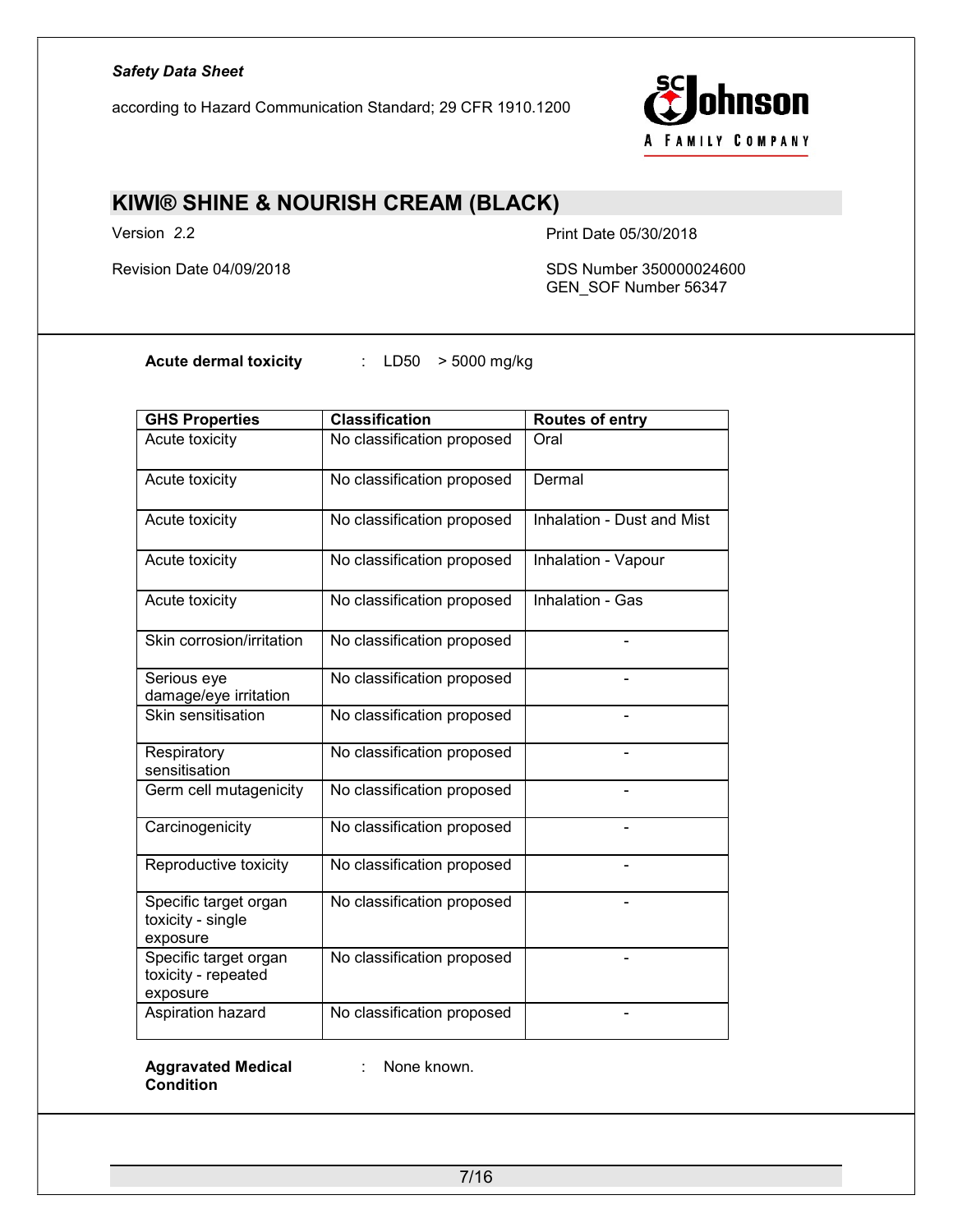according to Hazard Communication Standard; 29 CFR 1910.1200



### KIWI® SHINE & NOURISH CREAM (BLACK)

Version 2.2 Print Date 05/30/2018

Revision Date 04/09/2018 SDS Number 350000024600 GEN\_SOF Number 56347

### 12. ECOLOGICAL INFORMATION

Product : The product itself has not been tested.

#### **Toxicity**

The ingredients in this formula have been reviewed and no adverse impact to the environment is expected when used according to label directions.

#### Toxicity to fish

| <b>Components</b>                    | <b>End point</b>                                       | <b>Species</b>                          | Value            | <b>Exposure</b><br>time |
|--------------------------------------|--------------------------------------------------------|-----------------------------------------|------------------|-------------------------|
| Carbon black                         | No data<br>available                                   |                                         |                  |                         |
| Diethylene glycol monoethyl<br>ether | flow-<br>through<br>test LC50                          | Ictalurus punctatus                     | 6,010 mg/l       | 96 h                    |
| N, N<br><b>DIMETHYLETHANOLAMIDE</b>  | static test<br><b>LC50</b>                             | Pimephales promelas<br>(fathead minnow) | 81 mg/l          | 96 h                    |
| Ethoxylated Isotridecyl Alcohol      | <b>LC50</b><br><b>OECD</b><br>Test<br>Guideline<br>203 | Danio rerio (zebra fish)                | $1 - 10$<br>mg/l | 96 h                    |
| Alcohols, coco, ethoxylated          | <b>LC50</b>                                            | Leuciscus idus (Golden<br>orfe)         | $2.4$ mg/l       | 48h                     |
| Carbon black                         | No data<br>available                                   |                                         |                  |                         |
| Diethylene glycol monoethyl<br>ether | flow-<br>through<br>test LC50                          | Ictalurus punctatus                     | $6,010$ mg/l     | 96h                     |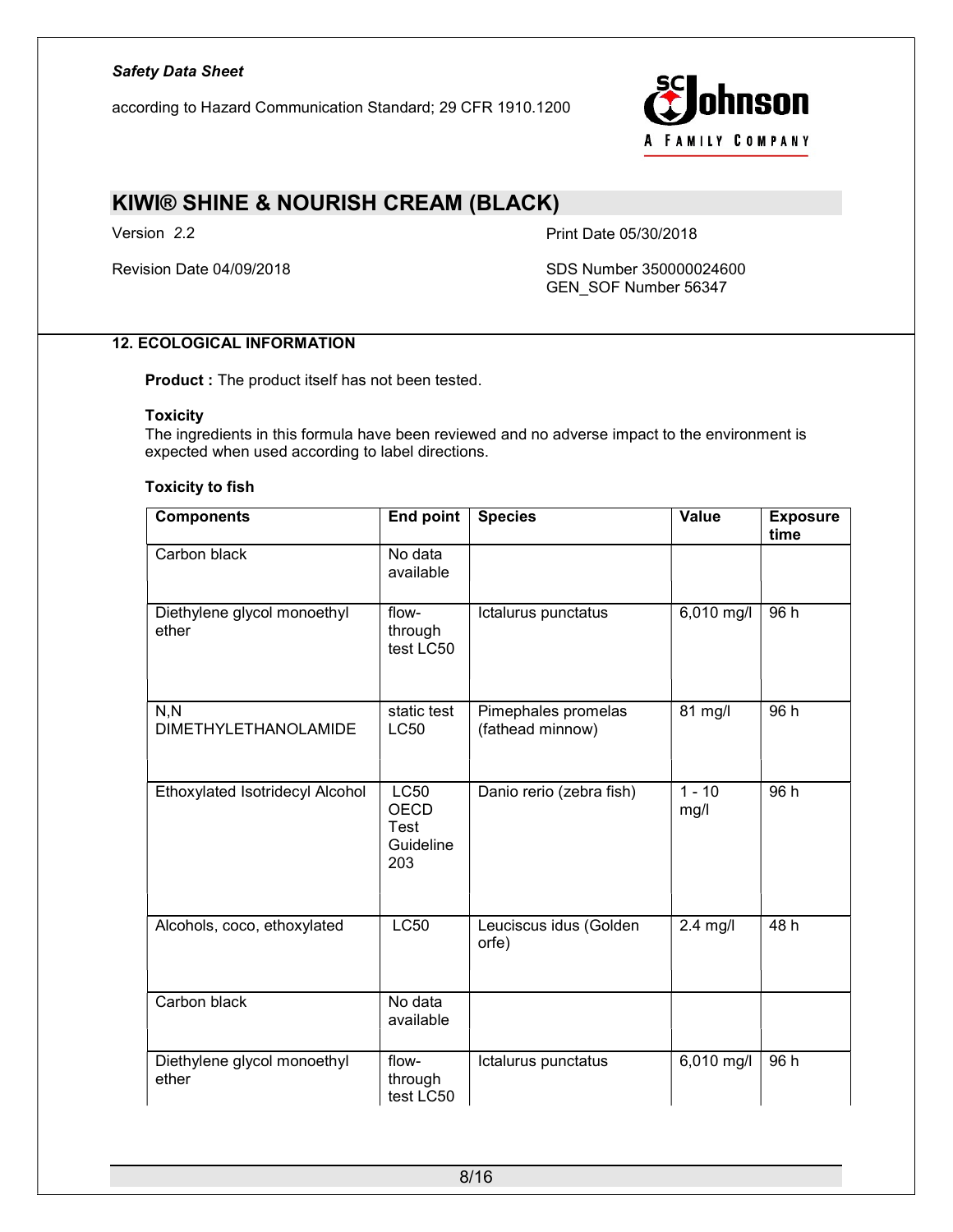according to Hazard Communication Standard; 29 CFR 1910.1200



# KIWI® SHINE & NOURISH CREAM (BLACK)

Version 2.2 **Print Date 05/30/2018** 

#### Revision Date 04/09/2018 SDS Number 350000024600 GEN\_SOF Number 56347

| N, N<br><b>DIMETHYLETHANOLAMIDE</b> | static test<br>LC50                             | Pimephales promelas<br>(fathead minnow) | 81 mg/l          | 96 h |
|-------------------------------------|-------------------------------------------------|-----------------------------------------|------------------|------|
| Ethoxylated Isotridecyl Alcohol     | <b>LC50</b><br>OECD<br>Test<br>Guideline<br>203 | Danio rerio (zebra fish)                | $1 - 10$<br>mg/l | 96 h |
| Alcohols, coco, ethoxylated         | <b>LC50</b>                                     | Leuciscus idus (Golden<br>orfe)         | $2.4$ mg/l       | 48 h |
| Ammonium Hydroxide                  | <b>LC50</b>                                     | Fish                                    | $0.89$ mg/l      | 96 h |

#### Toxicity to aquatic invertebrates

| <b>Components</b>                    | End point                       | <b>Species</b>                | Value           | <b>Exposure</b><br>time |
|--------------------------------------|---------------------------------|-------------------------------|-----------------|-------------------------|
| Carbon black                         | <b>EC50</b>                     | Daphnia magna (Water<br>flea) | > 5,600<br>mg/l | 24 h                    |
| Diethylene glycol monoethyl<br>ether | static test<br>EC <sub>50</sub> | Daphnia magna (Water<br>flea) | 1,982 mg/l      | 48 h                    |
| N, N<br><b>DIMETHYLETHANOLAMIDE</b>  | <b>EC50</b>                     | Daphnia magna (Water<br>flea) | 98.77 mg/l      | 48 h                    |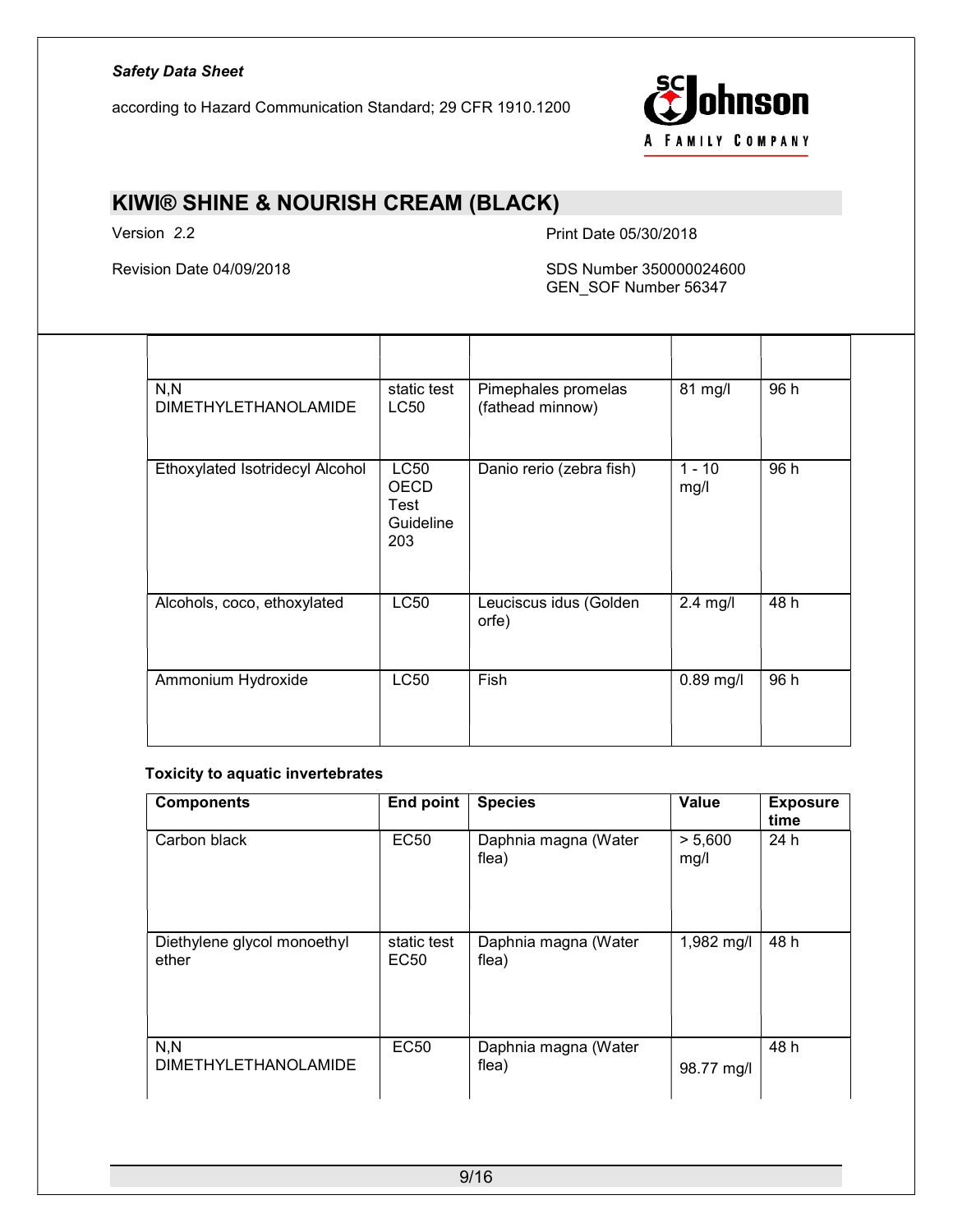according to Hazard Communication Standard; 29 CFR 1910.1200



# KIWI® SHINE & NOURISH CREAM (BLACK)

Version 2.2 **Print Date 05/30/2018** 

#### Revision Date 04/09/2018 SDS Number 350000024600 GEN\_SOF Number 56347

| Ethoxylated Isotridecyl Alcohol      | EC50<br><b>OECD</b><br>Test<br>Guideline<br>202               | Daphnia (water flea)          | 7.07 mg/l       | 48h |
|--------------------------------------|---------------------------------------------------------------|-------------------------------|-----------------|-----|
| Alcohols, coco, ethoxylated          | No data<br>available                                          |                               |                 |     |
| Carbon black                         | <b>EC50</b>                                                   | Daphnia magna (Water<br>flea) | > 5,600<br>mg/l | 24h |
| Diethylene glycol monoethyl<br>ether | static test<br><b>EC50</b>                                    | Daphnia magna (Water<br>flea) | 1,982 mg/l      | 48h |
| N, N<br><b>DIMETHYLETHANOLAMIDE</b>  | EC50                                                          | Daphnia magna (Water<br>flea) | 98.77 mg/l      | 48h |
| Ethoxylated Isotridecyl Alcohol      | <b>EC50</b><br><b>OECD</b><br><b>Test</b><br>Guideline<br>202 | Daphnia (water flea)          | 7.07 mg/l       | 48h |
| Alcohols, coco, ethoxylated          | No data<br>available                                          |                               |                 |     |
| Ammonium Hydroxide                   | <b>EC50</b>                                                   | daphnia pulex                 |                 | 48h |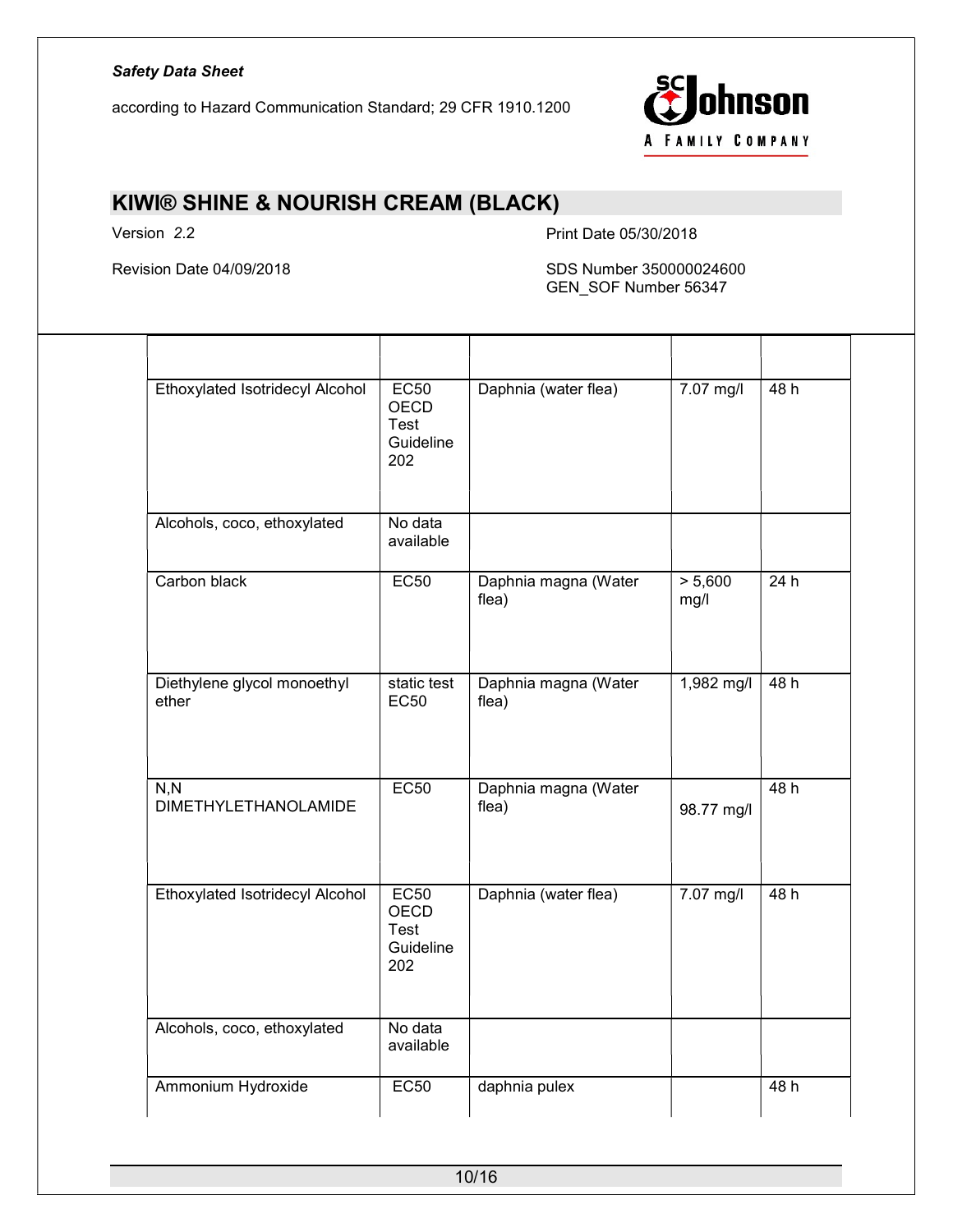according to Hazard Communication Standard; 29 CFR 1910.1200



# KIWI® SHINE & NOURISH CREAM (BLACK)

Version 2.2 **Print Date 05/30/2018** 

#### Revision Date 04/09/2018 SDS Number 350000024600 GEN\_SOF Number 56347

|  |  | $\vert$ 0.66 mg/l |  |
|--|--|-------------------|--|
|  |  |                   |  |

#### Toxicity to aquatic plants

| <b>Components</b>                    | <b>End point</b>                                                | <b>Species</b>                           | <b>Value</b>     | <b>Exposure</b><br>time |
|--------------------------------------|-----------------------------------------------------------------|------------------------------------------|------------------|-------------------------|
| Carbon black                         | <b>EC50</b><br><b>OECD</b><br>Test<br>Guideline<br>201          | Desmodesmus<br>subspicatus (green algae) | > 10,000<br>mg/l | 72 h                    |
| Diethylene glycol monoethyl<br>ether | static test<br><b>EC50</b><br>Read-<br>across<br>(Analogy)      | Desmodesmus<br>subspicatus (green algae) | >100<br>mg/l     | 96 h                    |
| N, N<br><b>DIMETHYLETHANOLAMIDE</b>  | <b>EC50</b>                                                     | Desmodesmus<br>subspicatus               | 35 mg/l          | 72 h                    |
| Ethoxylated Isotridecyl Alcohol      | <b>EC50</b>                                                     | Desmodesmus<br>subspicatus (green algae) | $> 10$ mg/l      | 72h                     |
| Alcohols, coco, ethoxylated          | No data<br>available                                            |                                          |                  |                         |
| Carbon black                         | <b>EC50</b><br><b>OECD</b><br>Test<br>Guideline<br>201          | Desmodesmus<br>subspicatus (green algae) | > 10,000<br>mg/l | 72 h                    |
| Diethylene glycol monoethyl<br>ether | static test<br>EC <sub>50</sub><br>Read-<br>across<br>(Analogy) | Desmodesmus<br>subspicatus (green algae) | >100<br>mg/l     | 96 h                    |
| N, N<br><b>DIMETHYLETHANOLAMIDE</b>  | <b>EC50</b>                                                     | Desmodesmus<br>subspicatus               | 35 mg/l          | $\overline{72h}$        |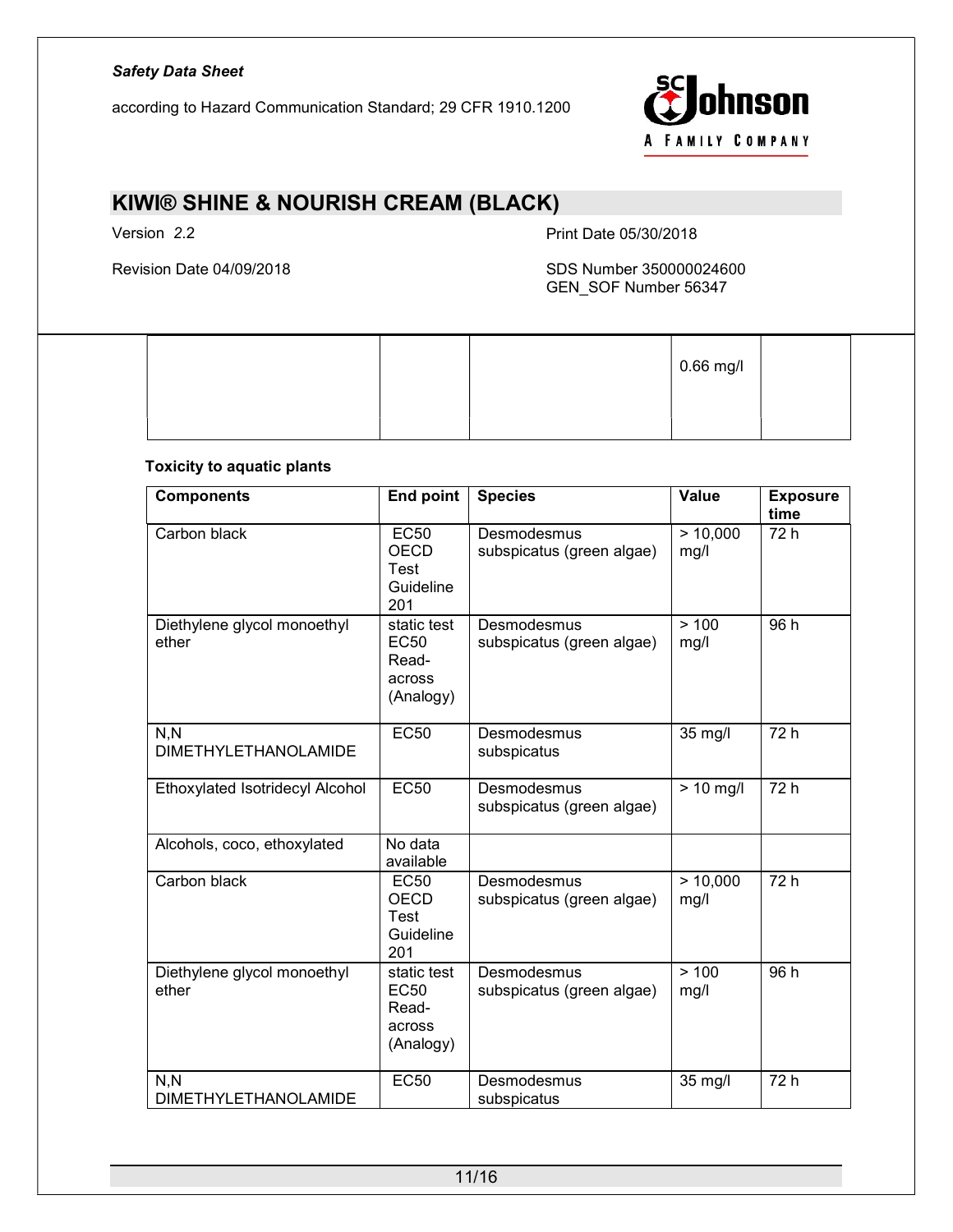according to Hazard Communication Standard; 29 CFR 1910.1200



# KIWI® SHINE & NOURISH CREAM (BLACK)

Version 2.2 Print Date 05/30/2018

#### Revision Date 04/09/2018 SDS Number 350000024600 GEN\_SOF Number 56347

| Ethoxylated Isotridecyl Alcohol | <b>EC50</b>          | Desmodesmus<br>subspicatus (green algae) | $> 10$ mg/l | 72 h |
|---------------------------------|----------------------|------------------------------------------|-------------|------|
| Alcohols, coco, ethoxylated     | No data<br>available |                                          |             |      |
| Ammonium Hydroxide              | No data<br>available |                                          |             |      |

#### Persistence and degradability

| <b>Component</b>                | <b>Biodegradation</b> | <b>Exposure</b><br>time | <b>Summary</b>         |
|---------------------------------|-----------------------|-------------------------|------------------------|
| Carbon black                    | No data available     |                         |                        |
| Diethylene glycol monoethyl     | 100 %                 | 28d                     | Readily biodegradable. |
| ether                           |                       |                         |                        |
| N, N                            | 60.4 %                | 14 d                    | Readily biodegradable. |
| <b>DIMETHYLETHANOLAMIDE</b>     |                       |                         |                        |
| Ethoxylated Isotridecyl Alcohol | 79 %                  | 28d                     | Readily biodegradable. |
| Alcohols, coco, ethoxylated     | No data available     |                         |                        |
| Carbon black                    | No data available     |                         |                        |
| Diethylene glycol monoethyl     | 100 %                 | 28d                     | Readily biodegradable. |
| ether                           |                       |                         |                        |
| N.N                             | 60.4 %                | 14 d                    | Readily biodegradable. |
| <b>DIMETHYLETHANOLAMIDE</b>     |                       |                         |                        |
| Ethoxylated Isotridecyl Alcohol | 79 %                  | 28d                     | Readily biodegradable. |
|                                 |                       |                         |                        |
| Alcohols, coco, ethoxylated     | No data available     |                         |                        |
| Ammonium Hydroxide              | No data available     |                         | Readily biodegradable. |

#### Bioaccumulative potential

| <b>Component</b>                     | <b>Bioconcentration</b><br>factor (BCF) | <b>Partition Coefficient n-</b><br>Octanol/water (log) |
|--------------------------------------|-----------------------------------------|--------------------------------------------------------|
| Carbon black                         | No data available                       | No data available                                      |
| Diethylene glycol monoethyl<br>ether | 3,162                                   | 0.54                                                   |
| N.N<br><b>DIMETHYLETHANOLAMIDE</b>   | No data available                       | $-0.55$                                                |
| Ethoxylated Isotridecyl Alcohol      | No data available                       | 3.59                                                   |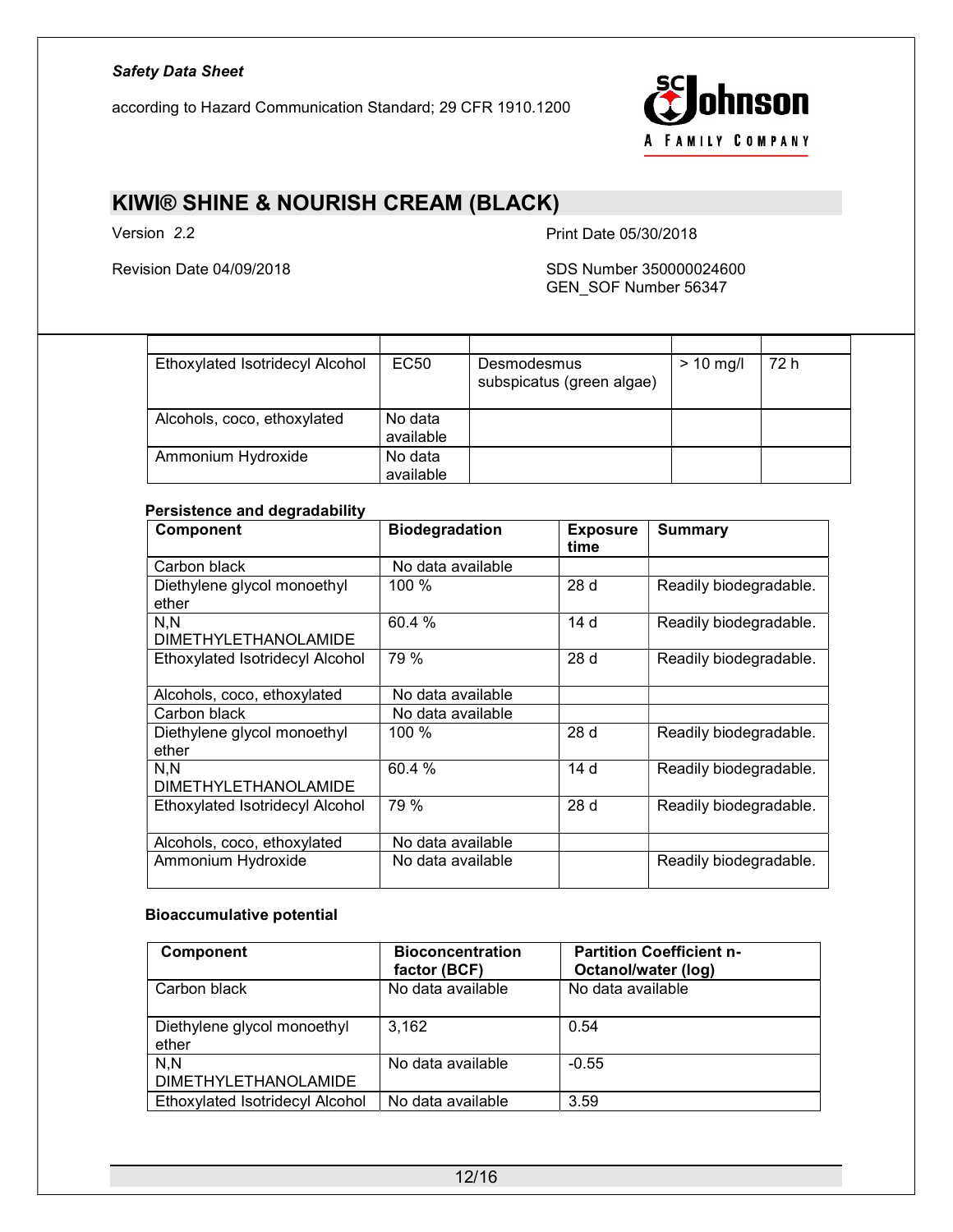according to Hazard Communication Standard; 29 CFR 1910.1200



## KIWI® SHINE & NOURISH CREAM (BLACK)

Version 2.2 **Print Date 05/30/2018** 

Revision Date 04/09/2018 SDS Number 350000024600 GEN\_SOF Number 56347

| Alcohols, coco, ethoxylated     | 47.98             | 3.4               |
|---------------------------------|-------------------|-------------------|
| Carbon black                    | No data available | No data available |
|                                 |                   |                   |
| Diethylene glycol monoethyl     | 3,162             | 0.54              |
| ether                           |                   |                   |
| N.N                             | No data available | $-0.55$           |
| <b>DIMETHYLETHANOLAMIDE</b>     |                   |                   |
| Ethoxylated Isotridecyl Alcohol | No data available | 3.59              |
| Alcohols, coco, ethoxylated     | 47.98             | 3.4               |
| Ammonium Hydroxide              | 3.16 QSAR         | No data available |
|                                 |                   |                   |

#### Mobility

| <b>Component</b>                | <b>End point</b>  | <b>Value</b> |
|---------------------------------|-------------------|--------------|
|                                 |                   |              |
| Carbon black                    | No data available |              |
| Diethylene glycol monoethyl     | No data available |              |
| ether                           |                   |              |
| N, N                            | No data available |              |
| <b>DIMETHYLETHANOLAMIDE</b>     |                   |              |
| Ethoxylated Isotridecyl Alcohol | No data available |              |
| Alcohols, coco, ethoxylated     | No data available |              |
| Carbon black                    | No data available |              |
| Diethylene glycol monoethyl     | No data available |              |
| ether                           |                   |              |
| N, N                            | No data available |              |
| <b>DIMETHYLETHANOLAMIDE</b>     |                   |              |
| Ethoxylated Isotridecyl Alcohol | No data available |              |
| Alcohols, coco, ethoxylated     | No data available |              |
| Ammonium Hydroxide              | No data available |              |

#### PBT and vPvB assessment

| Component                            | <b>Results</b>                       |
|--------------------------------------|--------------------------------------|
| Carbon black                         | Not fulfilling PBT and vPvB criteria |
| Diethylene glycol monoethyl<br>ether | Not fulfilling PBT and vPvB criteria |
| N.N<br>DIMETHYLETHANOLAMIDE          | Not fulfilling PBT and vPvB criteria |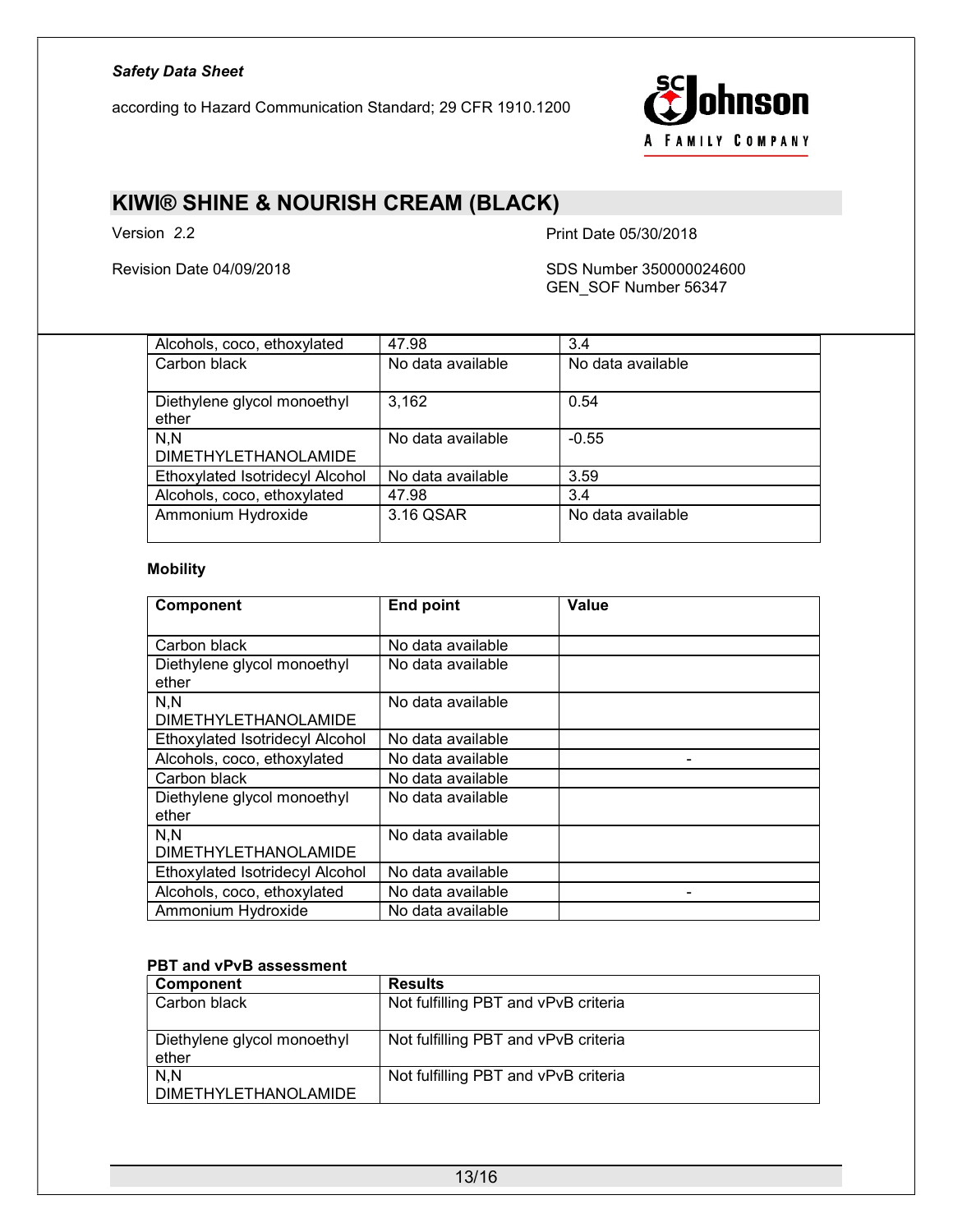according to Hazard Communication Standard; 29 CFR 1910.1200



### KIWI® SHINE & NOURISH CREAM (BLACK)

Version 2.2 **Print Date 05/30/2018** 

Revision Date 04/09/2018 SDS Number 350000024600 GEN\_SOF Number 56347

| Ethoxylated Isotridecyl Alcohol      | Not fulfilling PBT and vPvB criteria |  |
|--------------------------------------|--------------------------------------|--|
| Alcohols, coco, ethoxylated          | Not fulfilling PBT and vPvB criteria |  |
| Carbon black                         | Not fulfilling PBT and vPvB criteria |  |
| Diethylene glycol monoethyl<br>ether | Not fulfilling PBT and vPvB criteria |  |
| N.N<br><b>DIMETHYLETHANOLAMIDE</b>   | Not fulfilling PBT and vPvB criteria |  |
| Ethoxylated Isotridecyl Alcohol      | Not fulfilling PBT and vPvB criteria |  |
| Alcohols, coco, ethoxylated          | Not fulfilling PBT and vPvB criteria |  |
| Ammonium Hydroxide                   | Not fulfilling PBT and vPvB criteria |  |
| Other adverse effects<br>÷           | None known.                          |  |
|                                      |                                      |  |

### 13. DISPOSAL CONSIDERATIONS

Consumer may discard empty container in trash, or recycle where facilities exist.

#### 14. TRANSPORT INFORMATION

Please refer to the Bill of Lading/receiving documents for up-to-date shipping information.

#### Land transport

Not classified as dangerous in the meaning of transport regulations.

#### Sea transport

Not classified as dangerous in the meaning of transport regulations.

#### Air transport

Not classified as dangerous in the meaning of transport regulations.

#### 15. REGULATORY INFORMATION

Notification status : All ingredients of this product are listed or are excluded from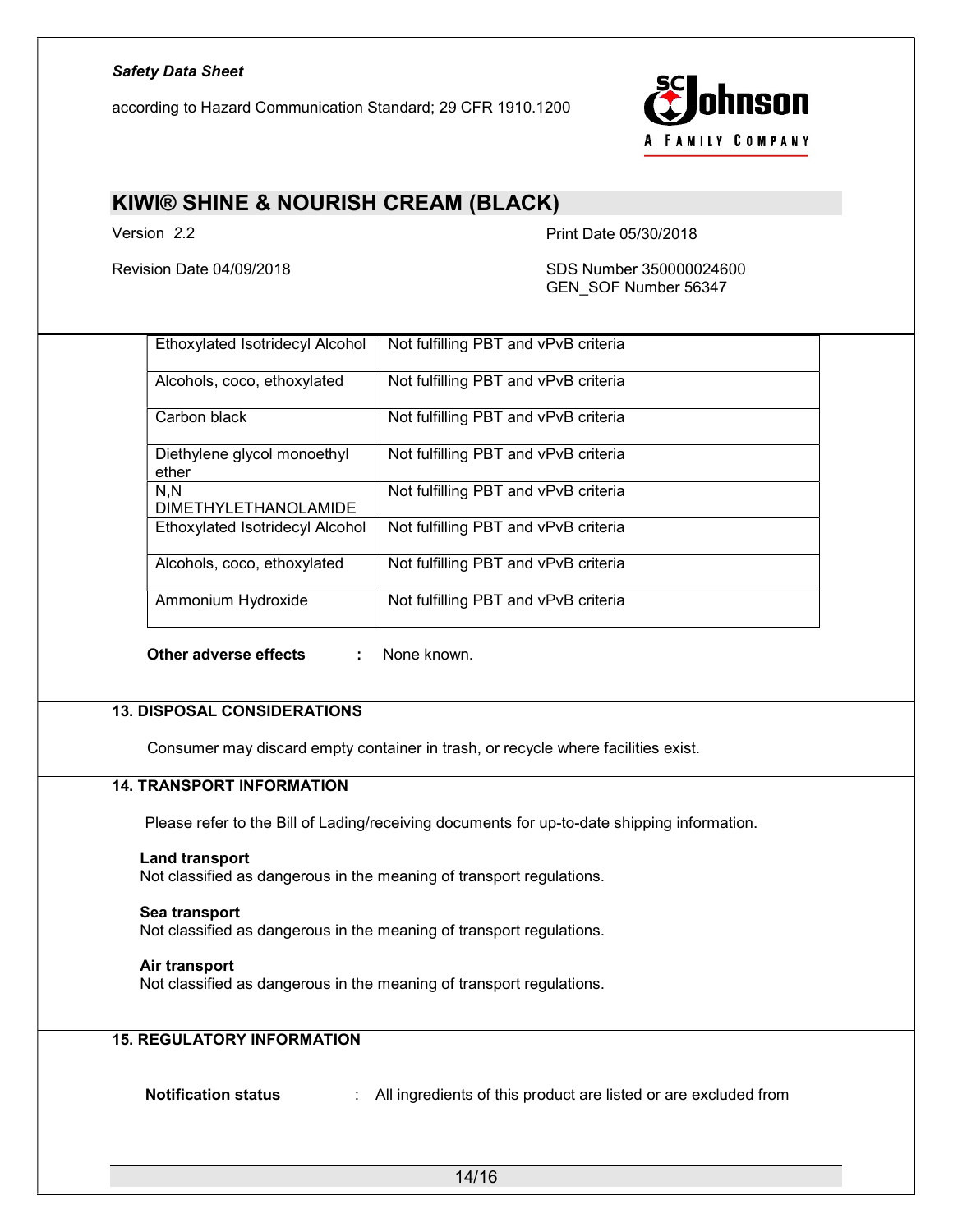# Safety Data Sheet ohnson according to Hazard Communication Standard; 29 CFR 1910.1200 A FAMILY COMPANY KIWI® SHINE & NOURISH CREAM (BLACK) Version 2.2 **Print Date 05/30/2018** Revision Date 04/09/2018 SDS Number 350000024600 GEN\_SOF Number 56347 listing on the U.S. Toxic Substances Control Act (TSCA) Chemical Substance Inventory. Notification status : All ingredients of this product comply with the New Substances Notification requirements under the Canadian Environmental Protection Act (CEPA). California Prop. 65 : This product is not subject to the reporting requirements under California's Proposition 65. 16. OTHER INFORMATION HMIS Ratings Health 1 Flammability 1 and 1 and 1 and 1 and 1 and 1 and 1 and 1 and 1 and 1 and 1 and 1 and 1 and 1 and 1 and 1 and 1 Reactivity 0 NFPA Ratings Health 1 and 1 and 1 and 1 and 1 and 1 and 1 and 1 and 1 and 1 and 1 and 1 and 1 and 1 and 1 and 1 and 1 and 1 **Fire** 1

This information is being provided in accordance with the Occupational Safety and Health Administration (OSHA) regulation (29 CFR 1910.1200). The information supplied is designed for workplaces where product use and frequency of exposure exceeds that established for the labeled consumer use.

#### Further information

**Special** 

Reactivity 0